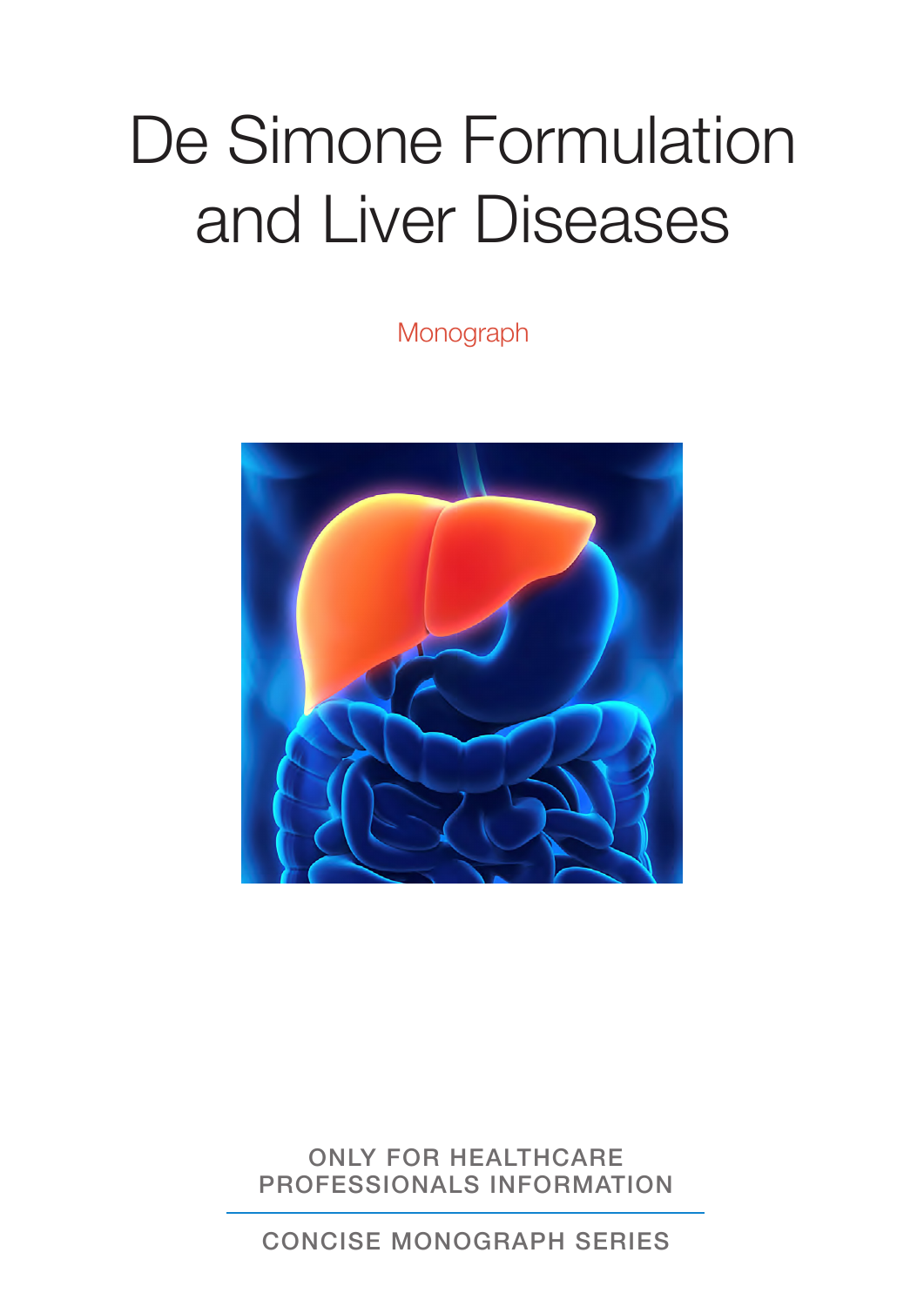### **1. Probiotics**

Probiotics are live microorganisms that, when administered in an adequate amount, produce a beneficial effect to the host. The main properties of probiotics to explain their potential beneficial effects are changes in intestinal microbiota, improvements in the intestinal barrier, and modulation of the inflammatory response. Because probiotics are an "ecologic", non-pharmacological and relatively cheap alternative to "classical" drugs, there has been growing interest in recent years regarding the possible usefulness of these therapeutical options in many fields of medicine.

For decades, however, the implementation of probiotics in daily clinical practice has been limited.

The reasons for this restricted use include the high variety of probiotics with different properties and different quality, the shortage of high-quality trials, clinicians' lack of confidence in these treatments, and the regulations that differ from those for drugs. Nevertheless, this scenario has been changing in recent years thanks to the recognition of concrete properties of several specific probiotics, the development of welldesigned clinical trials following the same strict guidelines used for drugs research, and the publication of results from these trials in high-quality journals. Moreover, the alarming increase in bacterial resistance as a result of the widespread use of antibiotics has created an urgent need for effective alternatives when modulation of intestinal microbiota is required.



# **2. Pathophysiology of liver diseases**

Finally, pathological bacterial translocation can also produce a systemic inflammatory response that will contribute to the immune and hemodynamic alterations involved in the development of complications of



cirrhosis: hepatic encephalopathy, infections, ascites, hepatorenal syndrome, variceal bleeding or acute-on-chronic liver failure (ACLF). In the case of hepatic encephalopathy, excessive production and absorption of ammonia in the gut plays a synergistic role with cerebral inflammation in the development of this complication.

Probiotics can therefore be useful as part of a global therapeutical approach of several liver diseases and in the prevention of the complications of cirrhosis by modulating gut microbiota, improving the intestinal barrier, and modulating immune alterations and inflammatory response.

# **3. The De Simone Formulation**

The De Simone Formulation is a specific multispecies probiotic combination that consists of a mixture of 8 strains of bacteria: Streptococcus thermophilus DSM24731, Bifidobacterium breve DSM24732, Bifidobacterium longum DSM24736, Bifidobacterium infantis DSM24737, Lactobacillus paracasei DSM24733, Lactobacillus acidophilus DSM24735, Lactobacillus delbrueckii spp. bulgaricus DSM24734 and Lactobacillus plantarum DSM24730. The reason for the use of multispecies probiotics rather than a single strain is that these combinations can produce a more marked effect because of their potentially synergistic or additive effects on several steps of the pathway that we try to modify. We will review the most representative experimental and clinical studies that have evaluated this probiotic combination to date in liver diseases.

# **4. Experimental studies**

Most experimental studies evaluating the De Simone Formulation in liver diseases have been conducted in models of NAFLD. In these models, the probiotic mixture has been reported to increase hepatic peroxisome proliferator-activated receptor (PPAR)-α expression and to decrease tumor necrosis factor TNFα levels and the activity of nuclear factor (NF)-kB, Jun N-terminal kinase (JNK), metalloproteinase (MMP)-2 and MMP-9 in the liver. Moreover, it has been shown that this probiotic mix decreases liver inducible nitric oxide synthase (iNOS) and cyclooxigenase (COX)-2 expression, and improves hepatic natural killer T cell (NKT) depletion. All these pathways are involved in the pathophysiology of NAFLD and, as a result of these effects, this probiotic mix has shown to decrease insulin resistance, steatosis, liver inflammation and fibrosis in several studies involving experimental models of NAFLD.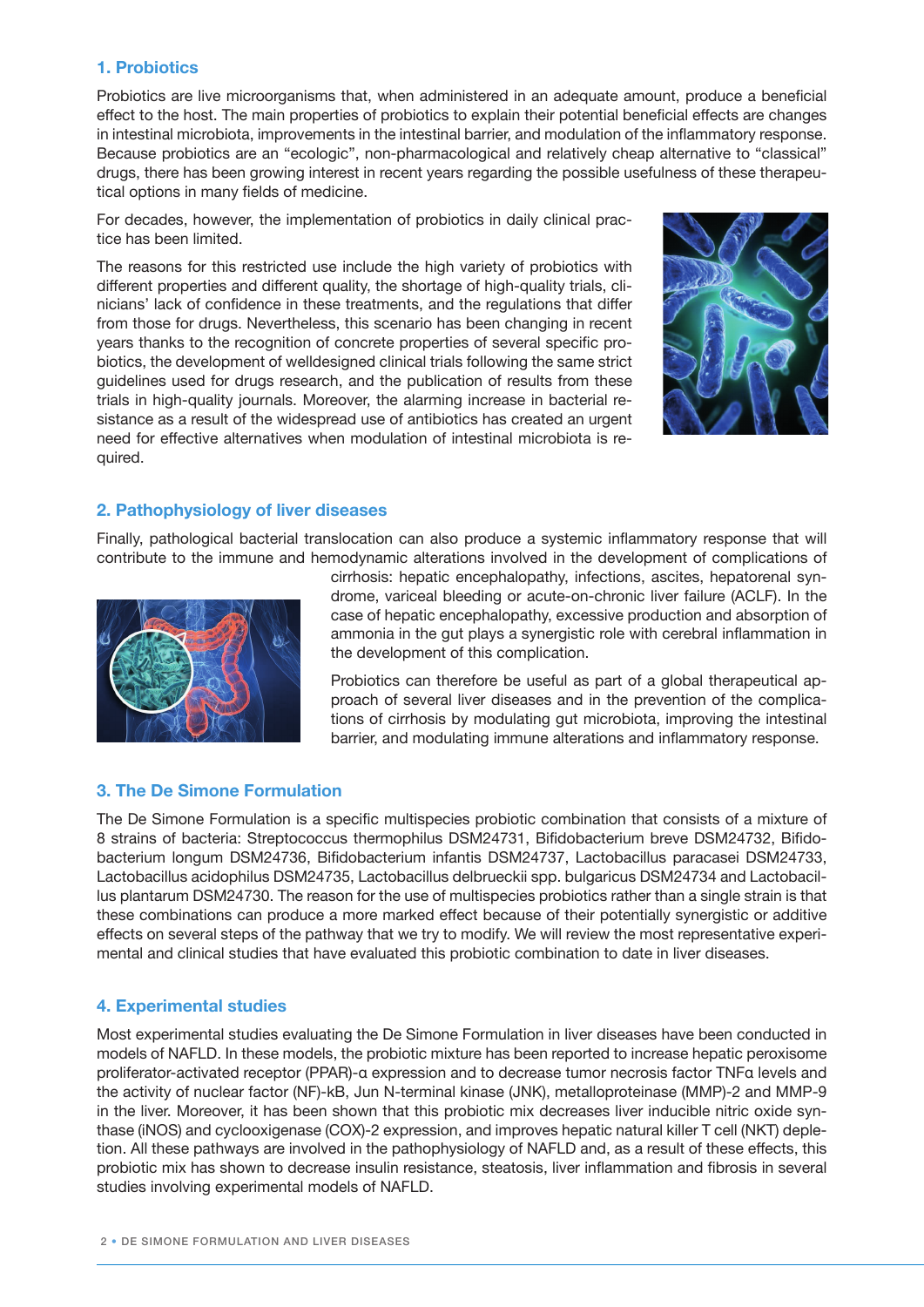Chang *et al.* have evaluated the probiotic mix in a rat model of alcoholic intestinal injury and observed an increase in the intestinal expression of occludin and zonula occludens (ZO)-1 and a decrease in endotoxemia and serum TNFα. These results suggest a protective effect of this probiotic on the intestinal barrier leading to a decrease in bacterial translocation and systemic inflammatory response.

Regarding experimental cirrhosis, Sánchez *et al.* showed in a model of carbon tetrachloride (CCl )-induced cirrhosis in rats 4 that the probiotic combination decreased ascites formation, bacterial translocation and serum TNFα levels. Interestingly, these effects were associated with an increase in the intestinal expression of occludin and a decrease in ileal oxidative damage evaluated by malondialdehyde (MDA) levels. No significant changes were observed in gut microbiota evaluated by microbiological cultures. Therefore, these data suggest a main contribution of the improvement in intestinal barrier to explain the effects of this specific bacterial blend.

Rashid *et al.* recently evaluated the probiotic mix in another experimental model of portal hypertension: rats with common bile duct ligation. The authors observed that it prevented endothelial dysfunction in the mesenteric artery and the release of proinflammatory cytokines to systemic circulation.

Interestingly, in an experimental model of hepatocarcinogenesis in rats, Zhang *et al.* showed that the administration of the probiotic combination attenuated enteric dysbacteriosis, ameliorated gut inflammation and, more importantly, decreased the development of liver tumors. In a recent study in mice with common bile duct ligation, D'Mello *et al.* found that the probiotic mix decreased systemic inflammation, cerebral microglial activation and monocyte infiltration, and attenuated sickness behaviour. Further, Dr. Cudalbu very recently presented the data on a rat model of chronic liver disease induced hepatic encephalopathy.

Bile duct ligated rats were measured in vivo and longitudinally (before ligation and every 2 weeks after ligation for 8 weeks) using 1H Magnetic Resonance Spectroscopy, blood measurements and behavioural tests (Open Field). Probiotic supplementation was associated with lower increase in brain glutamine (typical feature of hepatic encephalopathy/ammonia detoxification in the brain), better brain osmoregulation band better performance in behavioural tests. Bifidobacteria was also measured longitudinally in rat feces and showed an increase (non-significant). This increase was negatively correlated with the increase of brain glutamine suggesting a positive treatment effect.

# **5. Clinical studies**

#### **5.1 Hepatic encephalopathy**

Hepatic encephalopathy (HE) is the field of hepatology with most evidence of the usefulness of this specific combination of strains. Randomized studies including large number of patients have evaluated this probiotic in different settings: in minimal HE (MHE), in the prevention of HE recurrence, and in primary prophylaxis of HE. The most relevant trials are summarized in Table 1. A meta-analysis conducted by Saab *et al.* in 2015 analyzed 14 studies, 5 of which with the specific combination of strains confirming that the use of probiotics was effective in decreasing hospitalization rates, improving MHE and preventing progression to overt HE in patients with underlying MHE, with results similar to those with lactulose.

Minimal HE is a subtle cognitive dysfunction that can only be diagnsed using psychometric or neurophysiological tests.

Although minimal HE represents the mildest degree of HE, it is not devoid of clinical significance because it predisposes to overt HE, traffic accidents and falls, and it is associated to poor prognosis and deterioration of health-related quality of life. Mittal *et al.* performed a randomized study in 160 patients with cirrhosis and minimal HE, distributed into four groups. One group received the probiotic mix for 3 months, the second group was treated with lactulose, the third received L-ornithine L-aspartate (LOLA), and the fourth was a control group. The authors observed similar efficacy with the three treatments in terms of decrease in ammonia and improvement in psychometric tests and health-related quality of life compared to the control group. Minimal HE resolved at the end of study period in 35% of patients from the probiotic group, in 47.5% in the lactulose group, in 35% in the LOLA group, but only in 10% in the control group (p=0.006). A recent study by Pratap Mouli *et al.* confirmed a similar efficacy of probiotic mix and lactulose for 2 months in the improvement of minimal HE (69.7% vs 62.5%).

In another trial, Dhiman *et al.* also focused on the prevention of HE recurrence. The study was double-blind and the authors randomized 130 patients with cirrhosis and previous HE to receive the probiotic mixture or placebo for 6 months. Patients receiving the probiotic were less likely to need hospitalization due to HE during follow-up than patients in the placebo group (19.7% vs 42.2%, p=0.03) and they showed a statistically significant improvement in liver function that was not observed in the placebo group.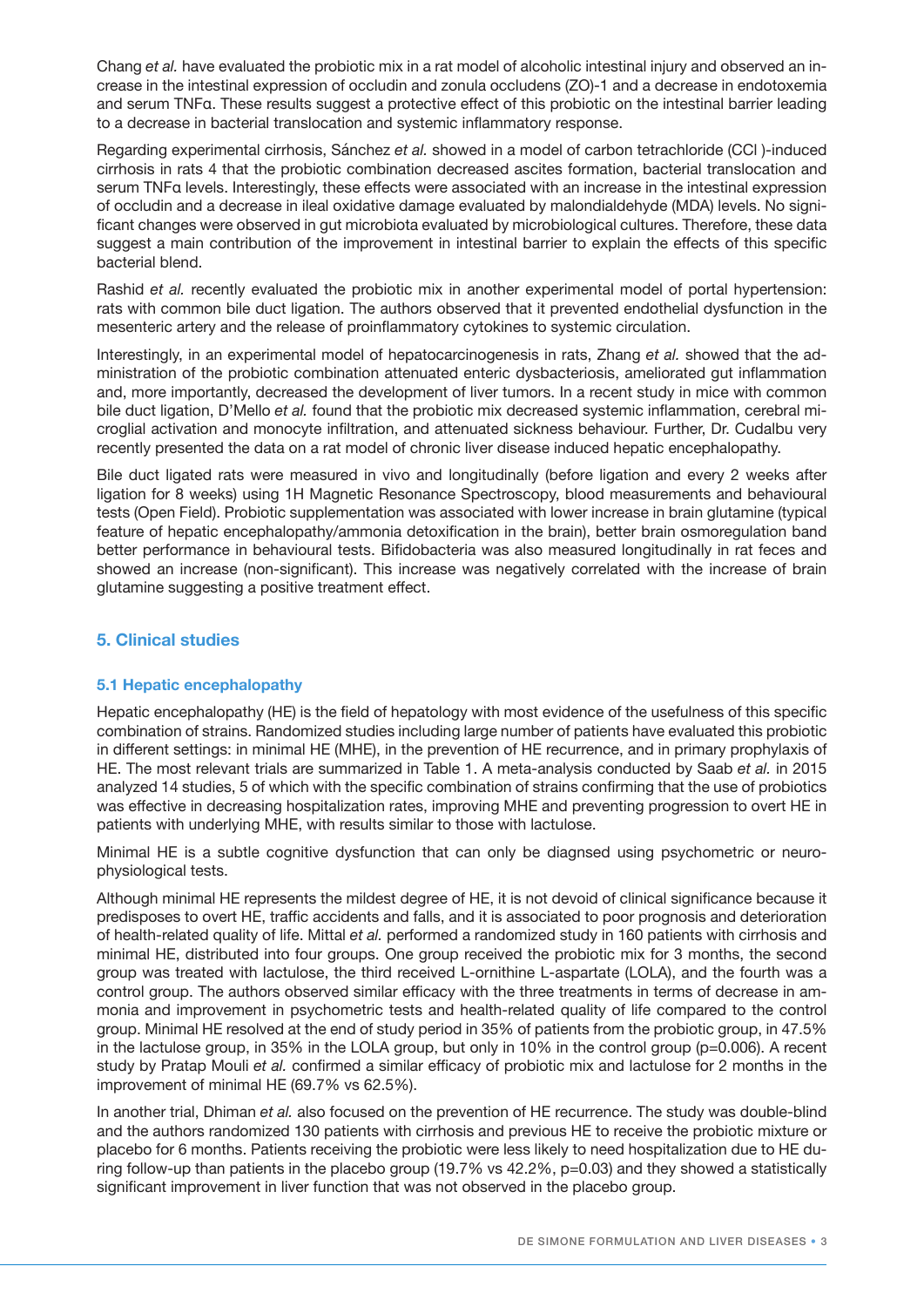Finally, Lunia *et al.* aimed to evaluate the product in the setting of primary prophylaxis of HE. One hundred and sixty patients with cirrhosis and no previous HE were randomized either to a group supplemented with the probiotic mix for a mean period of 38.6 weeks or to a control group. The incidence of the first HE episode was significantly lower in the probiotic group (8.8%) than in the control group (20.3%). In addition, the authors observed a decrease in ammonemia and small intestinal bacterial overgrowth (SIBO) and an improvement in psychometric tests in the probiotic group.

Regarding safety, none of these studies reported relevant side effects attributable to the probiotic combination.

| Ref.                   | $N^{\circ}$ and type<br>of patients | <b>Study</b><br>agents                             | <b>Duration</b>    | <b>Results</b>                                                                                                                  |
|------------------------|-------------------------------------|----------------------------------------------------|--------------------|---------------------------------------------------------------------------------------------------------------------------------|
| <b>Mittal</b><br>2011  | 160<br>Minimal<br>HE.               | <b>DSF</b><br>vs lactuose<br>vs LOLA<br>vs control | 3 months           | 1 ammonia,<br>improvement in psychometric tests<br>and quality of life<br>in the 3 treatment groups vs control                  |
| <b>Agrawal</b><br>2012 | 235<br>Previous<br>HE.              | <b>DSF</b><br>vs lactulose<br>vs control           | 12 months          | ↓HE recurrence in probiotics<br>and lactulose<br>vs control                                                                     |
| <b>Dhiman</b><br>2014  | 130<br>Previous<br>HE.              | <b>DSF</b><br>vs placebo                           | 6 months           | ↓ hospitalization for HE,<br>improvement in psychometric tests,<br>quality of life, liver function and<br>inflammatory response |
| Lunia<br>2014          | 160<br>No previous<br>HE.           | <b>DSF</b><br>vs control                           | mean<br>38.6 weeks | <b>↓HE</b> incidence,<br>$\downarrow$ ammonia, $\downarrow$ SIBO <sup>1</sup> , improvement<br>in psychometric tests            |
| <b>Mouli</b><br>2015   | 120<br>Minimal<br>HE.               | <b>DSF</b><br>vs lactulose                         | 2 months           | Similar improvement in<br>psychometric tests                                                                                    |



#### **5.2 Portal hypertension**

Considering the role of bacterial translocation and the proinflammatory state in the pathophysiology of hemodynamic alterations in cirrhosis, another potential target for probiotics is to decrease portal pressure to prevent complications, mainly variceal bleeding, ascites and hepatorenal syndrome.

Several authors have investigated the effect of the probiotic combination on portal pressure in patients with cirrhosis. Rincón *et al.* recently performed a non-comparative study including 12 patients with cirrhosis and ascites supplemented with the probiotic mix for 6 weeks. The authors observed a statistically significant decrease in the hepatic venous pressure gradient (HVPG, P<0.001), decrease in cardiac index and heart rate (both P<0.01 ) and an improvement in systemic hemodynamics (systemic vascular resistance P<0.05 and mean arterial pressure P=0.06) and increase in serum sodium in most patients (P<0.01).

Tandon *et al.* evaluated 8 predominantly compensated patients with cirrhosis and hepatic venous pressure gradient >10 mmHg supplemented with the probiotic combination for 2 months and they did not observe significant changes in portal pressure. In a non-controlled study, Loguercio *et al.* analyzed the effect of the probiotic mix for 3 months in several groups of patients with various liver diseases, including NAFLD. Patients with NAFLD showed a decrease in serum aminotransferases, oxidative damage and nitric oxide production. On continuation, the same group performed a double-blind placebo-controlled study that included 7 patients with decompensated cirrhosis and hepatic venous pressure gradient >10 mmHg supplemented with probiotic for 2 months and 8 supplemented with placebo. The mean change in hepatic venous pressure gradient was -11.6% in the probiotic group and +2.8% in the placebo group, but this difference did not achieve statistical significance, probably due to the small sample size.

Gupta *et al.* included 94 cirrhotic patients with large esophageal varices without previous variceal bleeding in a double-blind placebo controlled study. Patients were randomized to receive the probiotic mix, norfloxacin or placebo for 2 months. All patients received the standard prophylaxis of variceal bleeding with propranolol. The percentage of patients showing a hemodynamic response according to the change in hepatic venous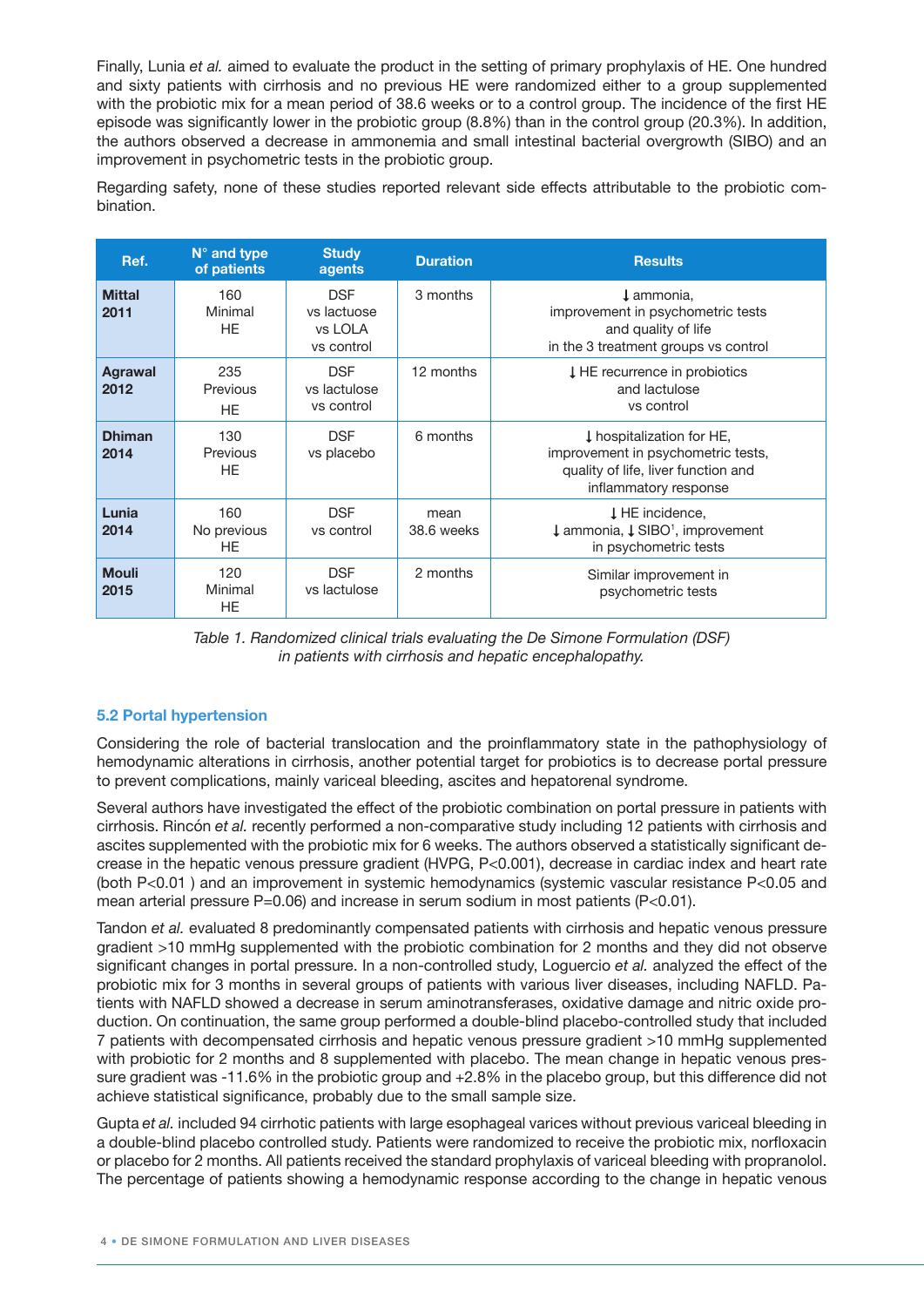pressure gradient was higher in patients receiving probiotics (58%) or norfloxacin (54%) than in those receiving placebo (31%) (P=0.046). Serum TNFα decreased in the two first groups but not in the placebo group.

#### **5.3 Obesity and non-alcoholic fatty liver disease (NAFLD)**

In a non-controlled study, Loguercio *et al.* analyzed the effect of the probiotic mix for 3 months in several groups of patients with various liver diseases, including NAFLD. Patients with NAFLD showed a decrease in serum aminotransferases, oxidative damage and nitric oxide production.

Recently, Alisi *et al.* reported a double-blind placebo-controlled randomized trial in which they studied 44 obese children with NAFLD to evaluate the effect of the probiotic mix or placebo for 4 months. Although liver biopsy was not performed at the end of the study period, in children receiving the probiotic, the authors observed a statistically significant decrease in body mass index and an improvement in the severity of NAFLD evaluated by ultrasonography.

Obesity often leads to serious cardiovascular diseases and diabetes, and represents a heavy economic burden.

Rajkumar *et al.* conducted a randomized placebo-controlled study in overweight adults in 4 arms receiving the probiotic mix with or without Omega-3, Omega-3 alone or placebo and observed that the patients receiving the probiotics had significant reduction in total cholesterol, triglyceride, LDL (low density lipoprotein) and VLDL (very low density lipoprotein) and increase in HDL (high density lipoprotein) cholesterol. The combination with Omega-3 had a more pronounced effect on HDL, insulin sensitivy and amelioration of inflammation (hsCrP).

| • Prevention of the first episode of hepatic encephalopathy                         |  |  |  |  |
|-------------------------------------------------------------------------------------|--|--|--|--|
| • Prevention of recurrence of hepatic encephalopathy                                |  |  |  |  |
| • Improvement in psychometric tests in patients with minimal hepatic encaphalopathy |  |  |  |  |
| • Decrease in the need for hospitalization due to hepatic encephalopathy            |  |  |  |  |
| • Improvement in liver function tests                                               |  |  |  |  |
| . Improvement in health-related quality of life                                     |  |  |  |  |
| • Decrease in ammonemia                                                             |  |  |  |  |
| • Modulation of inflammatory response                                               |  |  |  |  |
| • Decrease in portal pressure                                                       |  |  |  |  |

*Table 2. Summary of the clinical observations in patients with cirrhosis.*

#### **6. Conclusions**

The specific mix of bacteria contained in the De Simone Formulation (DSF) has been mentioned for the first time in the Recommendations for probiotics 2015 from the proceedings of a workshop organized by Yale and Harvard Universities for the managament of liver conditions, in particular non alcoholic steatohepatitis and hepatic encephalopathy.

In particular level A evidence was recognized in hepatic encephalopathy.

Indeed, several randomized clinical trials including a large number of cirrhosis patients have demonstrated the possible application of the specific probiotic combination contained in the DSF in primary and secondary prevention of HE and in minimal HE. Other effects observed in these trials included an improvement in liver function tests and a decrease in the need for hospitalization. There is a potential role for DSF to decrease portal pressure and to prevent related complications in patients with cirrhosis. One main positive aspect represented by the use of DSF in these indications is that it improves the intestinal permeability, which prevents or reduces bacterial translocation thus reducing the inflammation of the liver. Other settings in which DSF could be useful include NAFLD and alcoholic liver disease. In particular, one important target may be obesity in children, which has become the most common cause of chronic liver disease in children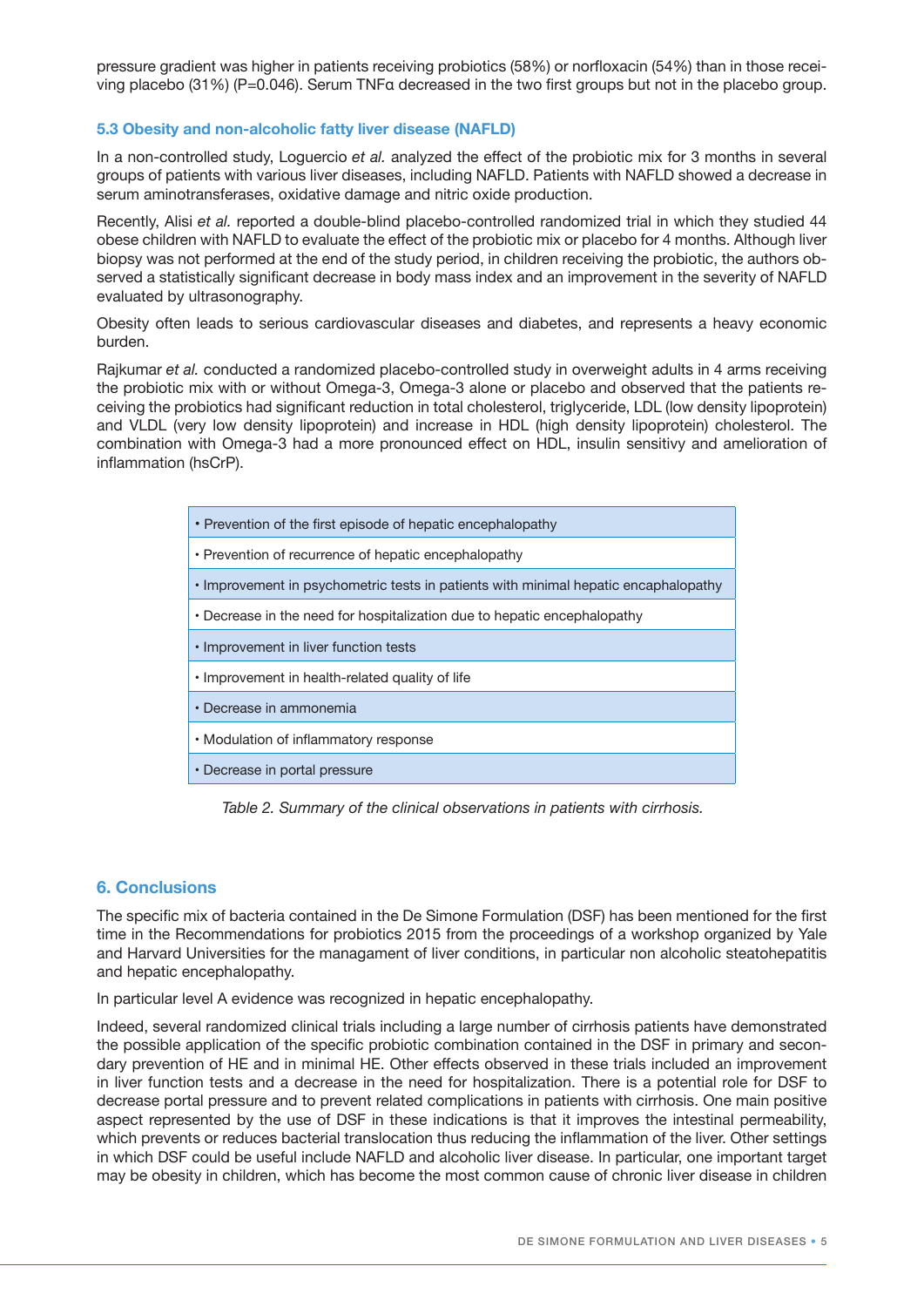and is a significant burden on healthcare systems worldwide. The severity of hepatic steatosis is affected by intestinal permeability and intestinal bacterial overgrowth. There is a difference in the distinct composition of the gut microbiome among children and adolescents with nonalcoholic steatohepatitis (NASH), obese children without NASH, and healthy individuals, and modulation of the intestinal microbiota may offer an important therapeutic target for NAFLD as suggested by Miloh. Obesity in adults leads to high risks of metabolic syndrome and the use of this specific combination of probiotic strains to improve lipid profile, insulin sensitivity, and inflammatory responses may help reduce the risks of heart disease, diabetes, and stroke, in a healthy overweight population. The prevention of hepatocellular carcinoma, and the prophylaxis of bacterial infections avoiding the development of bacterial resistances observed with antibiotic prophylaxis are future targets for research.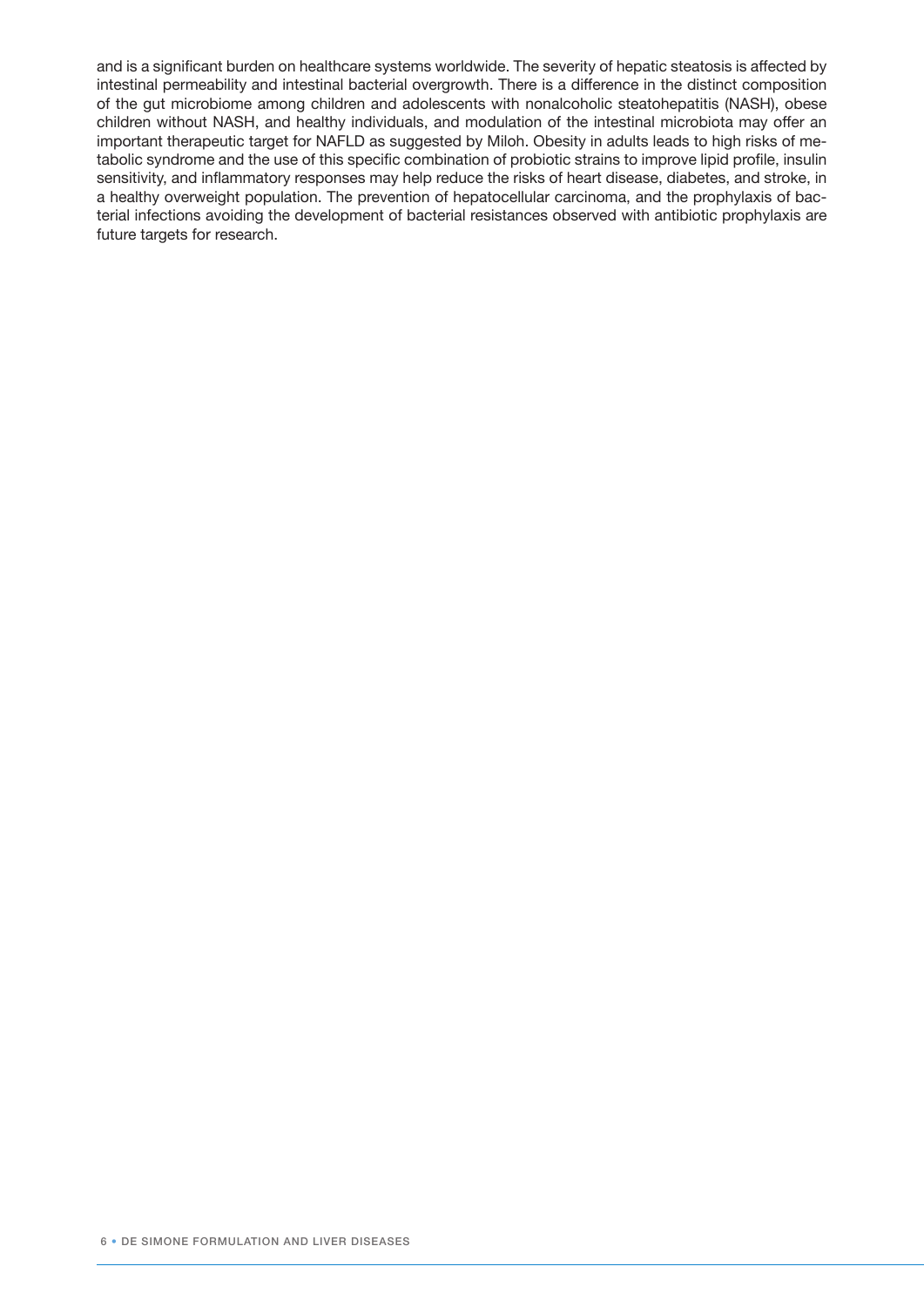#### **Références**

Agrawal A, Sharma BC, Sharma P, *et al.* Am J Gastroenterol 2012;107:1043-50.

Alisi A, Bedogni G, Baviera G, *et al.* Aliment Pharmacol Ther 2014;39:1276-85.

Bellot P, Frances R, Such J. Liver Int 2013; 33: 31-9.

Chang B, Sang L, Wang Y, *et al.* BMC Gastroenterol 2013;13:151.

Dhiman RK, Rana B, Agrawal S, *et al.* Gastroenterology 2014;147:1327-37.

D'Mello C, Ronaghan N, Zaheer R, *et al.* J Neurosci 2015;35:10821-30.

Esposito E, Iacono A, Bianco G, *et al.* J Nutr 2009;139:1-7.

Ewaschuck J, Endersby R, Thiel D, *et al.* Hepatology 2007;46:841-50.

Fernández J, Acevedo J, Castro M, *et al.* Hepatology 2012;55:1551-61.

Floch MH, Walker WA, Sanders ME, *et al.* J Clin Gastroenterol 2015;49:S69–S73.

Guarner C, Soriano G. Eur J Gastroenterol Hepatol 2005;17:27-31.

Gupta N, Kumar A, Sharma P, *et al.* Liver Int 2013;33:1148-57.

Hepatic encephalopathy in chronic liver disease: 2014 Practice Guideline by the European Association for the Study of the Liver and the American Association for the Study of Liver Diseases. J Hepatol. 2014;61:642-59.

Jayakumar S, Carbonneau M, Hotte N, *et al.* Liver Int 2013;33:1470-7.

Jonkers D, Stockbrügger R. Pharmacol Ther 2007;26(suppl 2):133-48.

Li Z, Yang S, Lin H, *et al.* Hepatology 2003 Feb;37(2):343-50.

Liang S, Webb, Li Z. Immunology 2013;141:203-10

Loguercio C, Federico A, Tuccillo C, *et al.* J Clin Gastroenterol 2005;39:540-3.

Lunia MK, Sharma BC, Sharma P, *et al.* Clin Gastroenterol Hepatol 2014;12:1003-8.

Ma X, Hua J, Li Z. J Hepatol 2008;49:821-30.

Mennigen R, Nolte K, Rijcken E, *et al.* Am J Physiol Gastrointest Liver Physiol 2009;296:G1140-9.

Miloh T. J Clin Gastroenterol. 2015 Nov-Dec; 49 Suppl 1:S33-6.

Minemura M, Shimizu Y. World J Gastroenterol 2015;21:1691-1702.

Mittal VV, Sharma BC, Sharma P, *et al.* Eur J Gastroenterol Hepatol 2011;23:725-32.

Mouli P, Benjamin J, Singh B, *et al.* Hepatol Res. 2015 Aug; 45(8):880-9.

Qin N, Yang F, Li A, *et al.* Nature 2014;513:59-64.

Rackayova V, Braissant O, Berset C, *et al.* 24rd International Symposium on Magnetic Resonance in Medicine (ISMRM), Singapore, 2016.

Rajkumar H, Mahmood N, Kumar M, *et al.* Mediators Inflamm 2014;2014:348959.

Rashid SK, Khodja NI, Auger C, *et al.* PLoS One 2014;9:e97458.

Rincón D, Vaquero J, Hernando A, *et al.* Liver International Nov; 2014 34(10):1504-12.

Saab S, Suraweera D, Au J, *et al.* Liver Int. 2015 Nov 12. doi: 10.1111/liv.13005.

Sánchez E, Nieto JC, Boullosa A, *et al.* Liver Int. 2015 Mar; 35(3):735-45.

Sanders ME, Guarner F, Guerrant R, *et al.* Gut 2013;62:787-96.

Tandon P, Moncrief K, Madsen K, *et al.* Liver Int 2009;29:1110-5.

Velayudham A, Dolganiuc A, Ellis M, *et al.* Hepatology 2009;49:989-97.

Zhang HL, Yu LX, Yang W, *et al.* J Hepatol 2012;57:803-12.